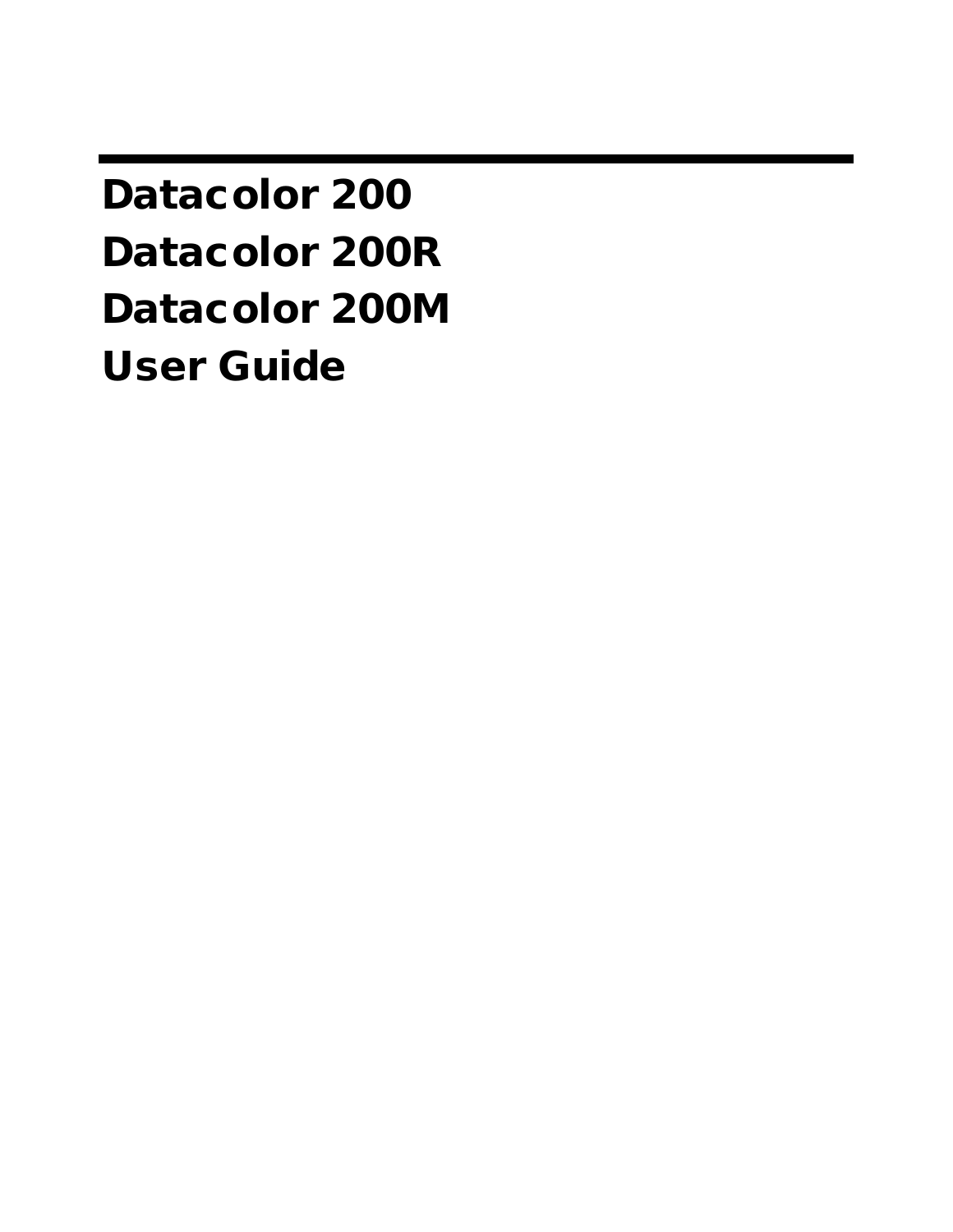## datacolor

#### **Datacolor® 200 Family User Guide**

Part No. 019-400019, Rev B

All efforts have been made to ensure the accuracy of the information presented in this format. However, should any errors be detected, Datacolor appreciates your efforts to notify us of these oversights.

Changes are periodically made to this information and are incorporated into forthcoming versions. Datacolor reserves the right to make improvements and/or changes in the product(s) and/or program(s) described in this material at any time.

© 2017 Datacolor. Datacolor, Datacolor 200, Datacolor 200R, Datacolor 200M, SPECTRUM and other Datacolor product trademarks are the property of Datacolor. Microsoft and Windows are either registered trademarks of Microsoft Corporation in the United States and/or other countries.

To obtain information on local agents, contact either of the offices listed below, or visit our website at [www.datacolor.com.](http://www.datacolor.com/)

#### **Support Questions?**

If you need help with a Datacolor product, please contact one of our top-rated technical support teams listed below:

| <b>Region</b>                                                                      | <b>Office</b>                                                  | <b>Telephone</b> | <b>Contact</b> |
|------------------------------------------------------------------------------------|----------------------------------------------------------------|------------------|----------------|
| <b>US</b> (Lawrenceville, NJ)                                                      | Datacolor                                                      | +1 800 982 6496  | Email          |
| <b>Europe</b> (Belgium, Netherland and Luxembourg)                                 | Datacolor België BVBA                                          | +32 9 243 87 27  | Email          |
| Europe (France, Paris)                                                             | Datacolor SAS                                                  | +33 148185 480   | Email          |
| Europe (Germany, Marl)                                                             | Datacolor Marl                                                 | +49 2365 510950  | Email          |
| <b>Europe</b> (Italy)                                                              | Datacolor Italy SRL                                            | +39 0362 332142  | Email          |
| <b>Europe (Switzerland and Other Countries)</b><br>Including Middle East & Africa) | Datacolor AG Europe                                            | +41 448353711    | Email          |
| Europe (Turkey)                                                                    | Datacolor Renk Teknolojileri<br>Ticaret ve Servis Limited Sti. | +90 216 4553085  | Email          |
| <b>Europe</b> (United Kingdom)                                                     | Datacolor Ltd                                                  | +44 1619299441   | Email          |
| Asia (China Hong Kong)                                                             | Datacolor Hong Kong                                            | +852 2420 8283   | Email          |
| Asia (China, Shanghai)                                                             | Datacolor Shanghai                                             | +86 21 5308 6988 | Email          |
| Asia (India, Mumbai)                                                               | Datacolor Mumbai                                               | +91 22 6640 4488 | Email          |
| Asia (Taiwan & Taipei)                                                             | Datacolor Taiwan                                               | +886 2 2321 2356 | Email          |
| Latin America (All Countries Except Brazil)                                        | Datacolor & Local Agents                                       | +1 800 982 6496  | Email          |
| Latin America (Brazil)                                                             | Datacolor & Local Agents                                       | +55 11 3616-6438 | Email          |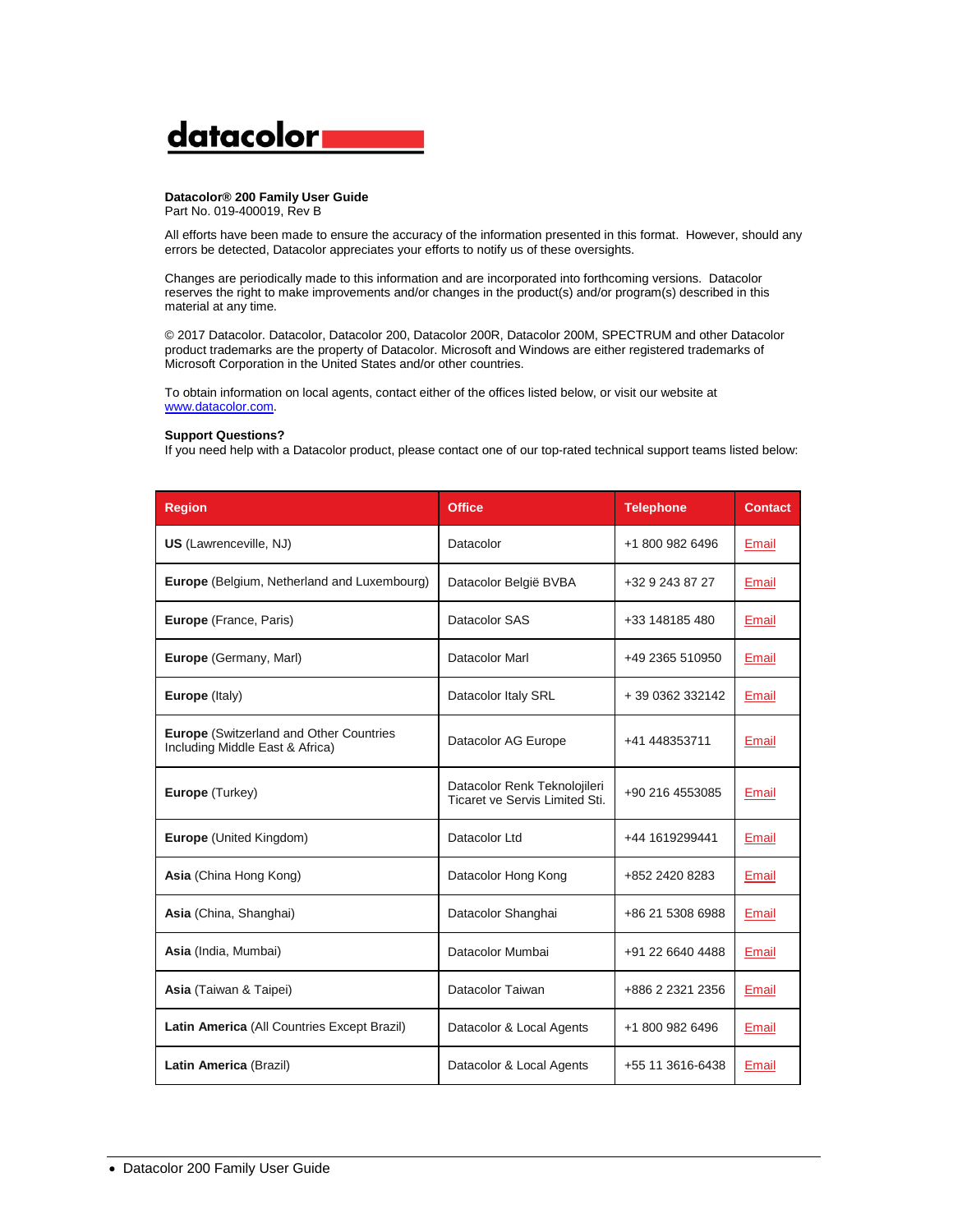# **CONTENTS**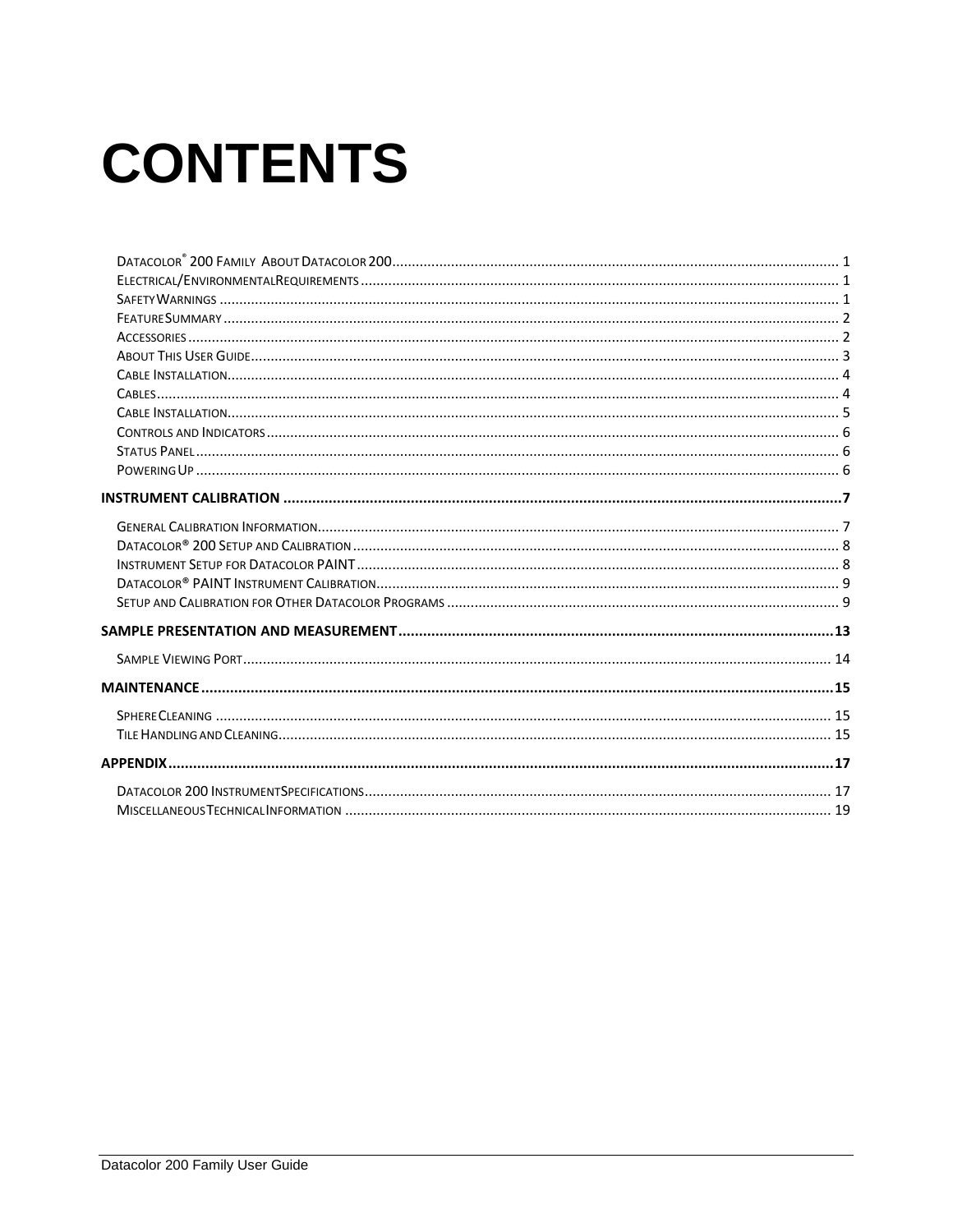*This page intentionally left blank*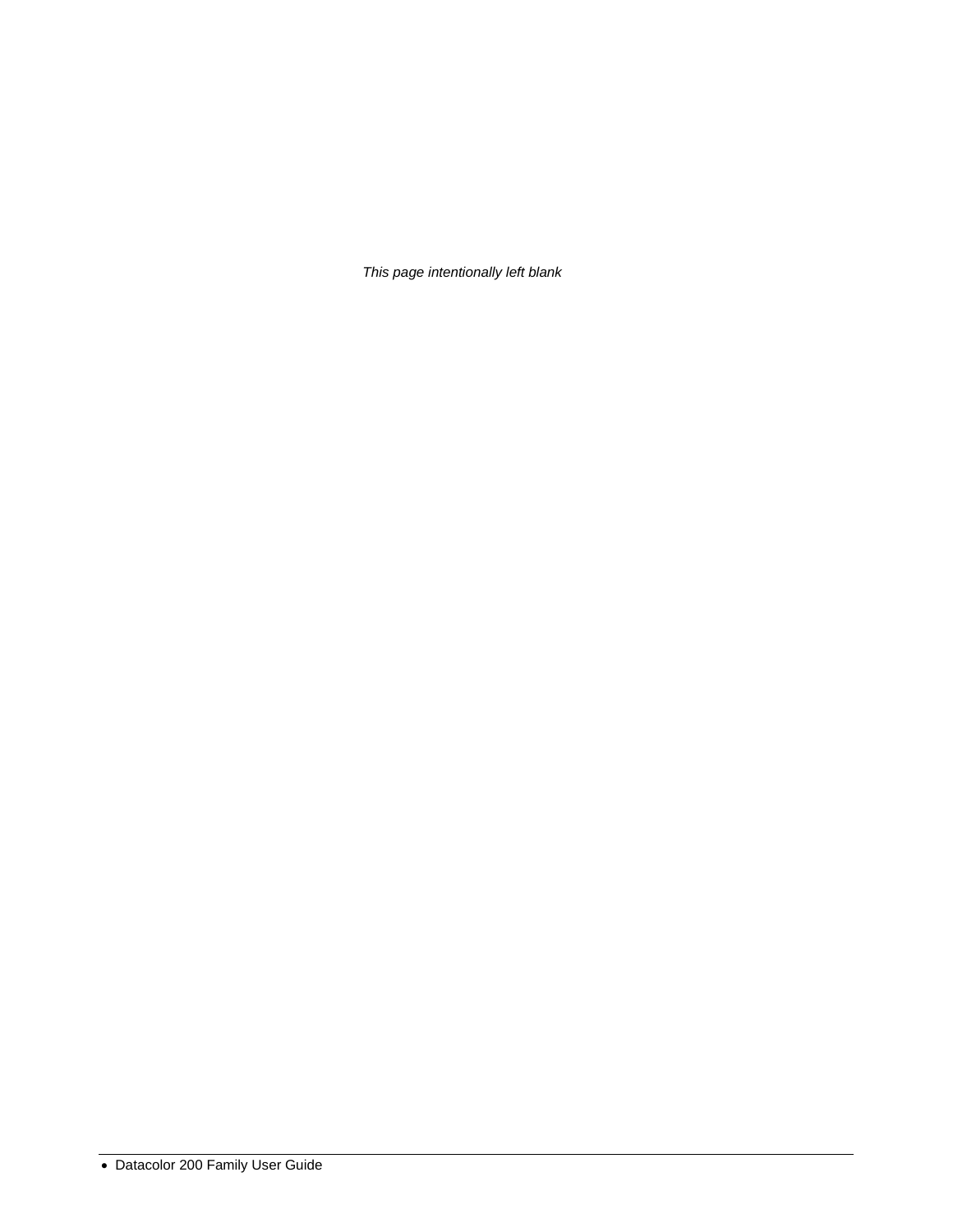## <span id="page-4-0"></span>**Datacolor® 200 Family**

## **About Datacolor 200**



Datacolor 200 is a member of the newest generation of Datacolor benchtop color measuring instruments.

Incorporating state-of-the-art CMOS integrated circuit technology in the instrument design, it is intended for use as a device for measuring, specifying and evaluating color in both laboratory and retail settings. The Datacolor 200 Family includes the Datacolor 200R and Datacolor 200M. The Datacolor 200R is intended for use in retail paint applications. It is typically used with Datacolor PAINT software. Datacolor 200M is intended for use in industrial applications such as Quality Control. It is typically used with Datacolor TOOLS software.

## <span id="page-4-1"></span>**Electrical/EnvironmentalRequirements**

| <b>Power</b>                                    | $100 - 240$ VAC<br>50 to 60 Hz<br>1 A                                                     |
|-------------------------------------------------|-------------------------------------------------------------------------------------------|
| <b>Absolute Operating</b><br><b>Environment</b> | $5^{\circ}$ to $40^{\circ}$ C<br>20-85% RH, non-condensing<br>Altitude up to 2,000 meters |

## <span id="page-4-2"></span>**Safety Warnings**

If the equipment is used in a manner not specified by the manufacturer, the protection provided by the equipment may be impaired.

#### **A** CAUTION There are no user-serviceable parts for this equipment

### **Light Source**

Do not stare directly into the open port located in the front door panel when the measurement is in progress. Staring directly into the light source can result in eye discomfort similar to that caused by staring at a camera flash.

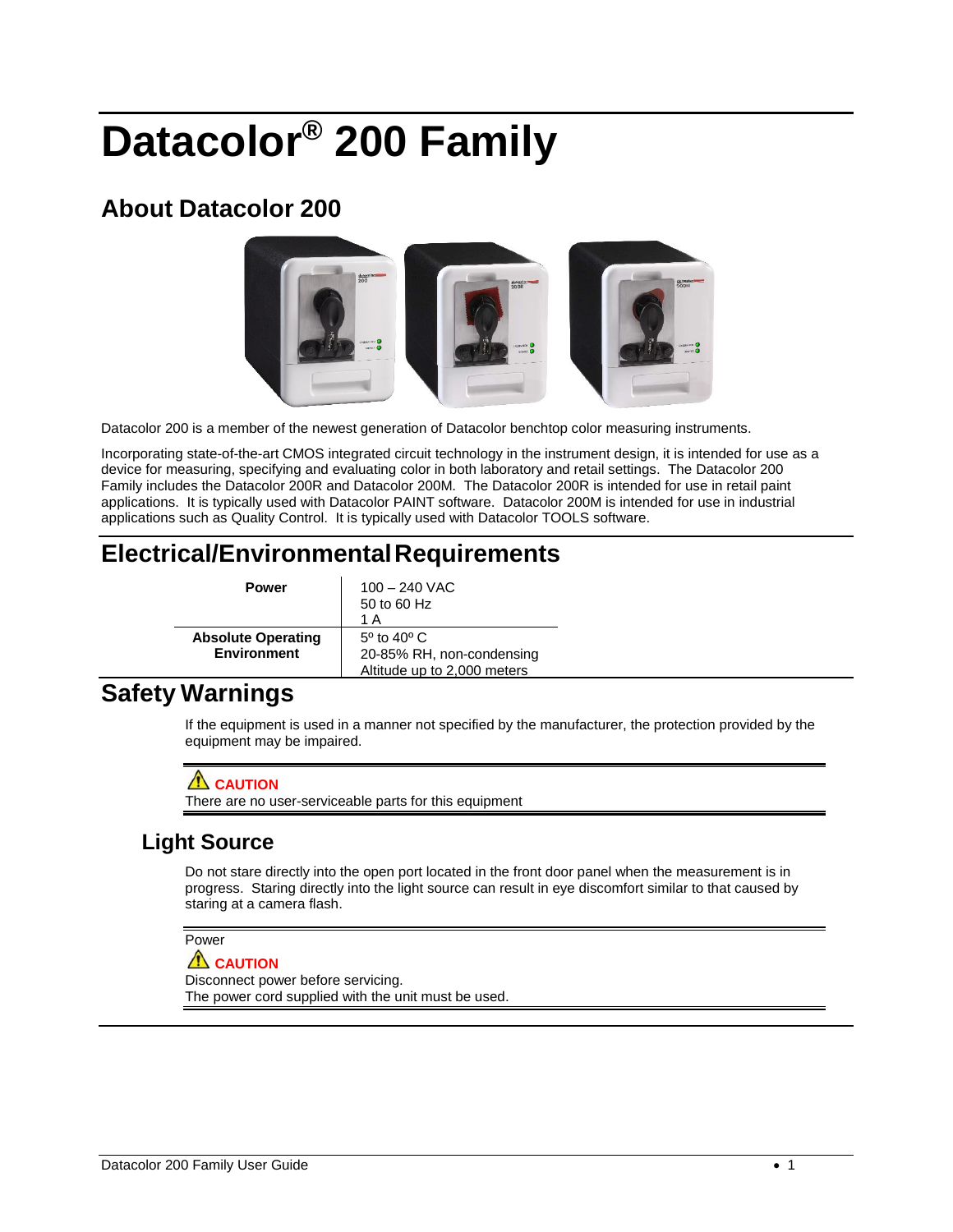## <span id="page-5-0"></span>**Feature Summary**

Datacolor® 200 employs state-of-the-art features including the spectrometer, integrating sphere, light source, and optics. Below is a summary of those features:

| <b>FEATURE</b>                     | <b>DESCRIPTION</b>                                                                                                                       |
|------------------------------------|------------------------------------------------------------------------------------------------------------------------------------------|
| Integrating sphere                 | Barium coated sphere                                                                                                                     |
| <b>Measurement</b><br>Geometry     | D/8 <sup>o</sup> geometry, specular<br>component included (SCI) or<br>excluded (SCE).                                                    |
| <b>SP2000 Spectral</b><br>Analyzer | Proprietary dual-channel<br>holographic grating. 256-<br>photodiode linear arrays used<br>for both the reference and<br>sample channels. |
| <b>Light source</b>                | Pulsed xenon flash lamp                                                                                                                  |
| Wavelength<br><b>Resolution</b>    | $2 \text{ nm}$                                                                                                                           |
| Reporting<br><b>Interval</b>       | 10 <sub>nm</sub>                                                                                                                         |

#### <span id="page-5-1"></span>**Accessories**

All models come with the following standard accessories:

- Power cable
- USB cable
- Black trap
- White tile
- Green tile
- **Memory stick**





## **NOTE**

A serial cable for the instrument is available for purchase.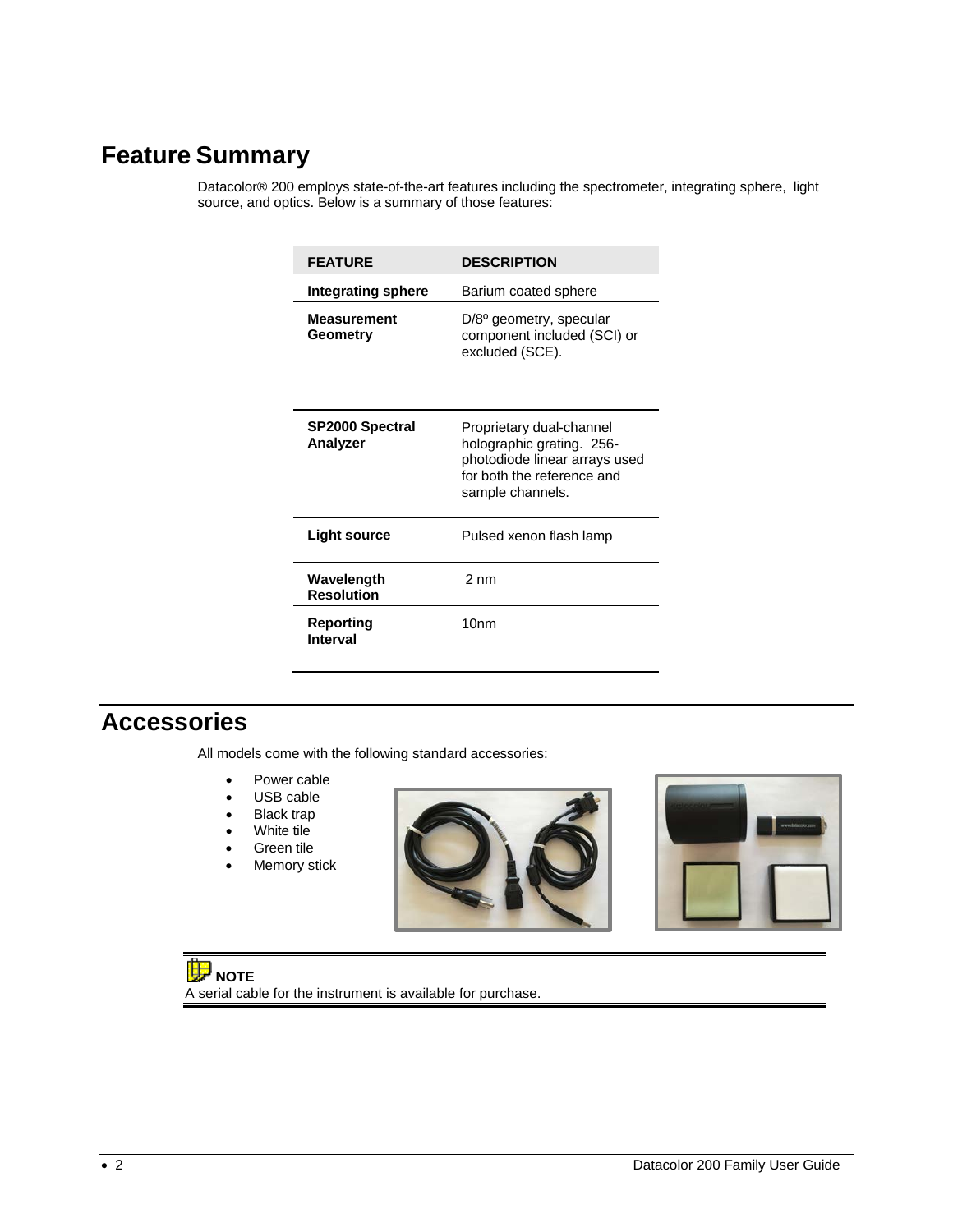#### **Calibration Tiles**

A black trap, white tile and green tile are provided with Datacolor 200.

- The black trap and white tile are used each time the instrument is calibrated.
- The green tile is used during calibration to perform a diagnostic test.





The calibration accessories are located in a drawer at the base of the instrument, and should be kept there when not in use.

#### **Aperture Plates**

Datacolor® 200 is a single aperture instrument. However, a variety of aperture sizes are available to accommodate different applications. Consult with a Datacolor representative to determine the correct aperture size for your application.



*Appendix, Instrument [Specifications](#page-20-1) provides details about the aperture sizes available for Datacolor 200.*

### <span id="page-6-0"></span>**About This User Guide**

This guide is provided in a PDF format for easy access. To return to the page previously viewed when using the hyperlinks, press the following key combination:

**<ALT> <left arrow key>**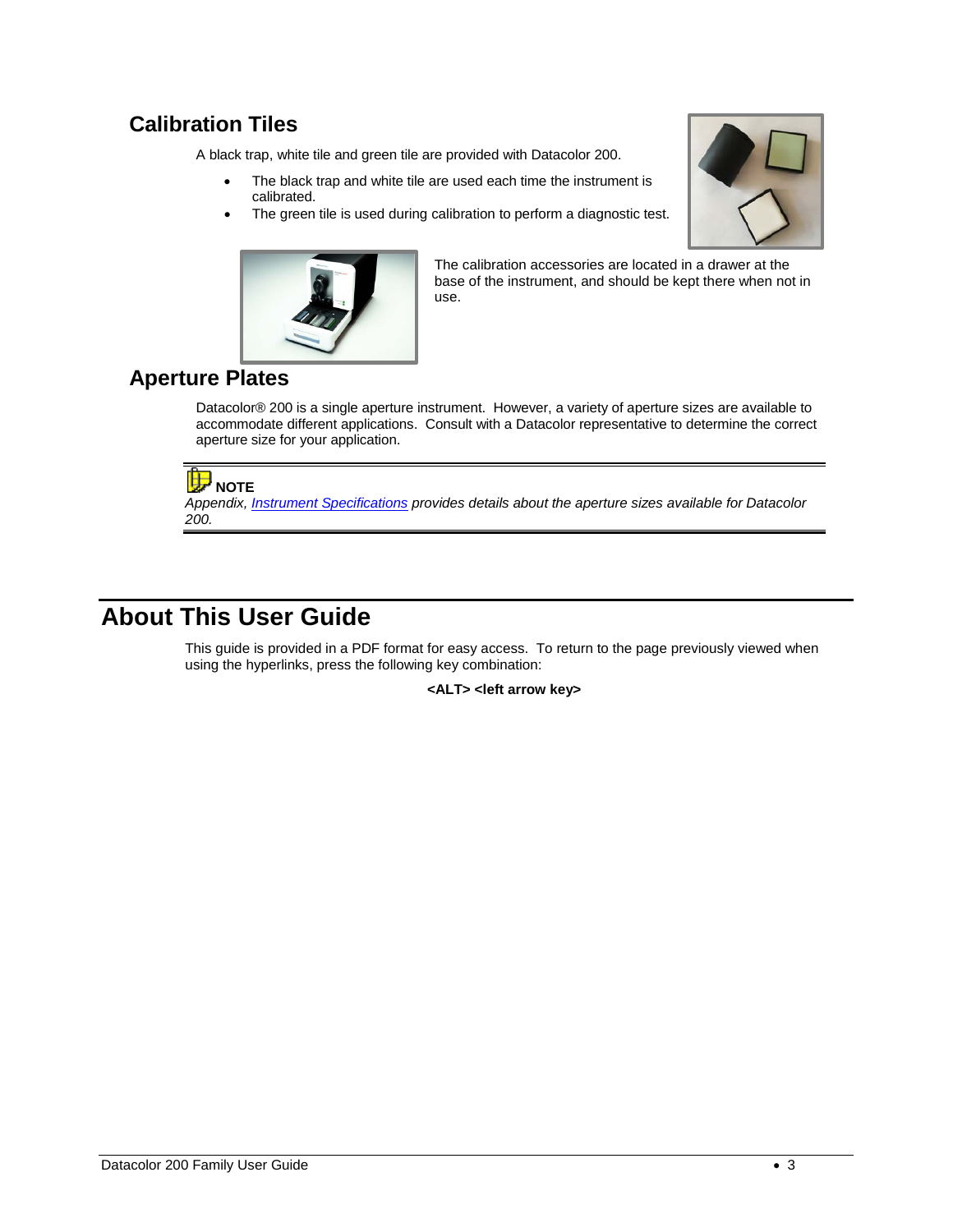## <span id="page-7-0"></span>**Cable Installation**

### <span id="page-7-1"></span>**Cables**

#### **WARNING**

Turn off power **BEFORE** working with any cables.

Datacolor® 200 requires the use of two cables, a power cable and an instrument cable that connects the instrument to the computer.



**WARNING** Refer to **Electrical/Environmental Requirements** before connecting the instrument.

The connections for these cables are located on the back of the instrument.



#### **Power Cable**

A six-foot power cable is provided with the instrument.



Power is supplied to the back of the unit via a 3-prong male connector.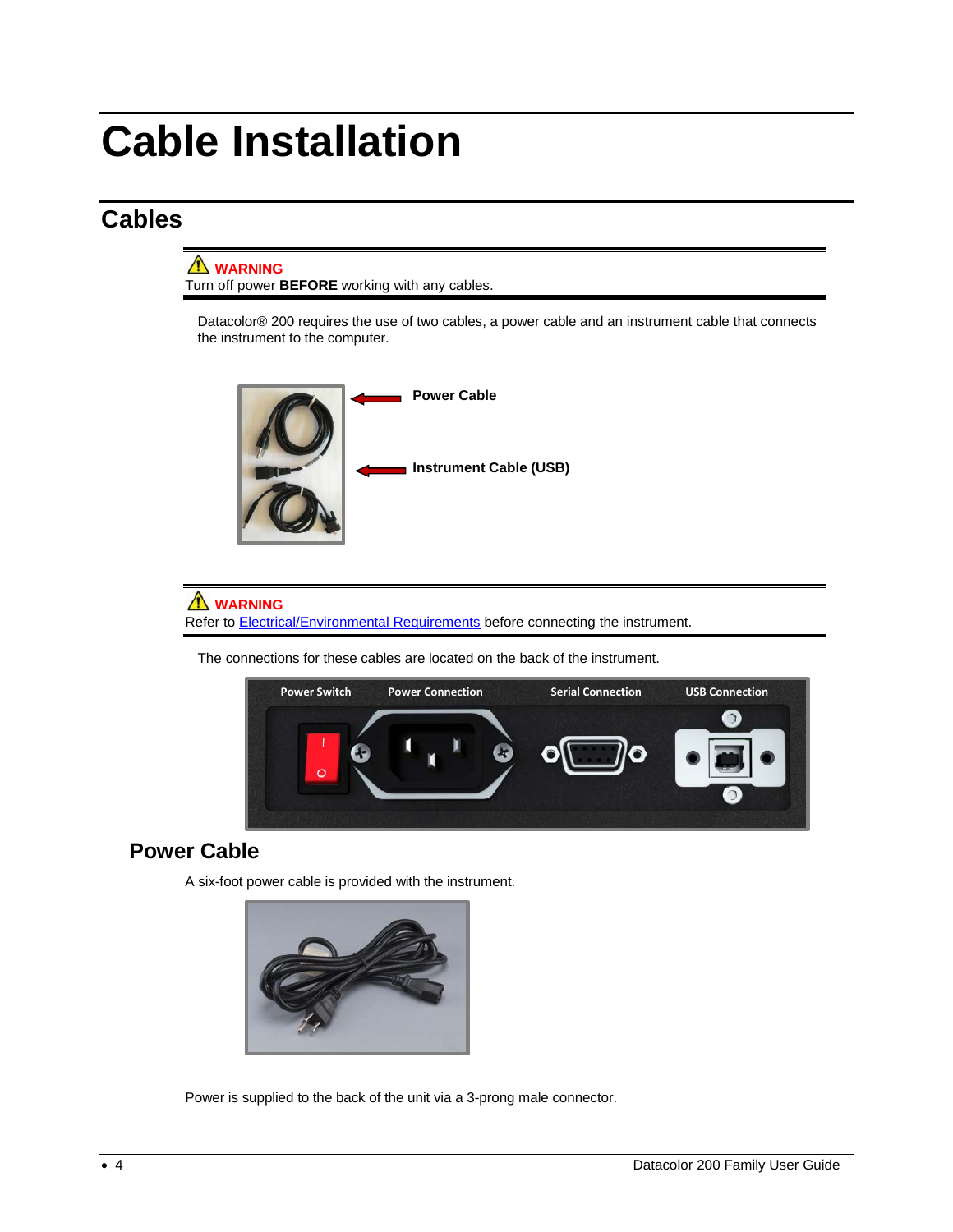

#### **WARNING**

The power cord supplied with the unit *must* be used.

#### **Instrument Communications Cable**

The instrument is connected to a computer through a USB port.

#### **USB Cable Connection**



**NOTE** 

A serial connection can also be used to connect to the instrument. A serial cable is available for purchase.

## <span id="page-8-0"></span>**Cable Installation**

- 1. Plug the female end of the power cord into the power receptacle on the rear panel of the instrument. Insert the plug into a standard AC outlet.
- 2. Connect the instrument cable to the appropriate connector on the rear panel of the instrument.
- 3. Connect the instrument cable to a communications port on the back of the computer.





4. Tighten each connection securely to ensure proper signal.

## **NOTE**

When the connection is made and the program is launched, the instrument will be detected automatically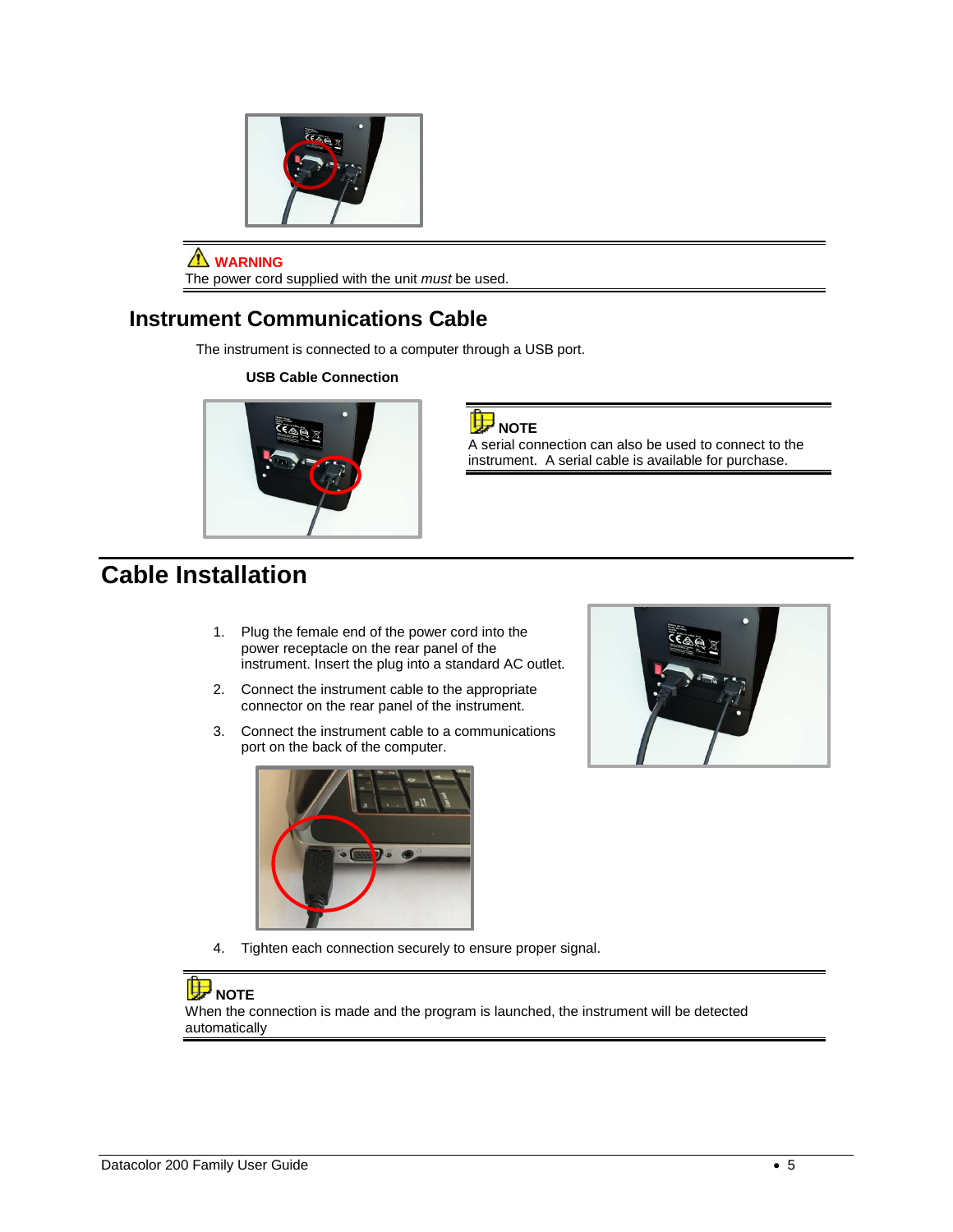## <span id="page-9-0"></span>**Controls and Indicators**

## <span id="page-9-1"></span>**Status Panel**

The status panel indicates the current instrument settings being used. Below is the status panel for the Datacolor<sup>®</sup> 200:



#### **OPTION**

**Calibration**. Indicates if the calibration interval has expired.

**Red**. Calibration has elapsed. Recalibrate the instrument before using to ensure an accurate measurement. **Green**. Instrument is calibrated.

**Service.** Indicates when the instrument should be serviced.  **Amber**. Annual service check is recommended.  **Green**. Instrument is performing properly.

## <span id="page-9-2"></span>**Powering Up**

#### **WARNING**

The power cord supplied with the unit *must* be used.

- 1. Verify all cable connections.
- 2. Plug the AC power cord into an outlet.
- 3. Attach the instrument cable to the instrument, and to a port on the computer
- 4. Turn on the computer.
- 5. Turn on the power switch. It is the red switch on the back of the instrument.
- 6. When power is applied, all mechanisms are automatically reset.



#### **NOTE**

If the instrument is not turned on before you launch a Datacolor program, you may receive an error message.

- 1. When the front panel Calibration LED remains lighted, your instrument is ready to be calibrated.
- 2. Launch a Datacolor program.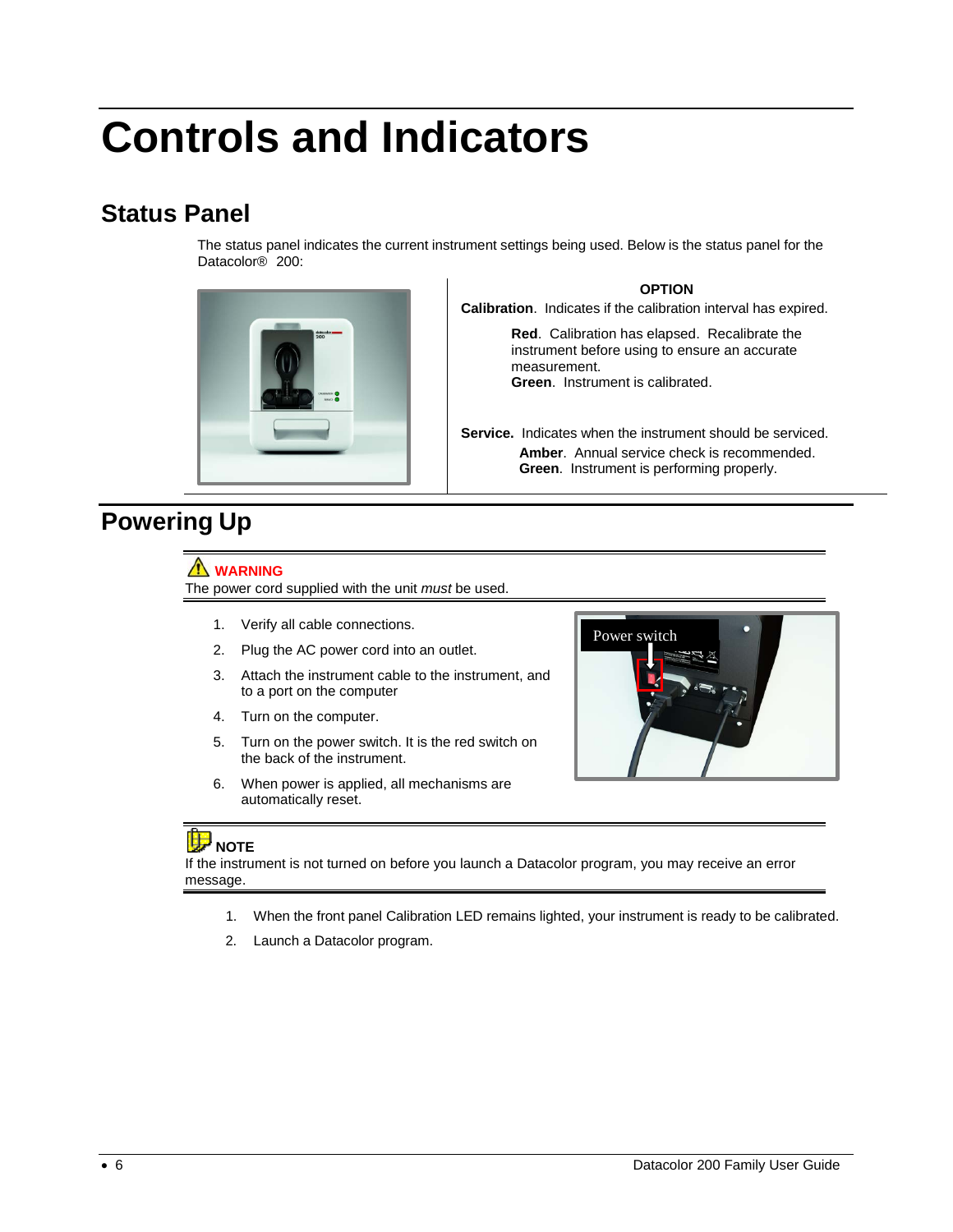## <span id="page-10-0"></span>**Instrument Calibration**

### <span id="page-10-1"></span>**General Calibration Information**

Datacolor® 200 must be calibrated regularly to ensure that the measurements are accurate. This section provides instructions for installing the calibration data and performing the calibration. Below are instructions for performing the calibration using [Datacolor PAINT](#page-12-0) and [other Datacolor programs.](#page-12-1)

#### **Reflectance Calibration**

The instrument measures the reflectance of an object. It should be calibrated periodically to compensate for changes in the environment. A black trap, white tile and green tile are included with the instruments.



The software prompts for instrument calibration vary slightly from one program to another. However, you are always required to measure the black trap, white tile and green tile to complete the calibration.

#### **NOTE**

The recommended calibration interval with the DC200 Family, when used with Datacolor applications (Datacolor PAINT, TOOLS, MATCH TEXTILE, and MATCH PIGMENT) is 2 weeks.

#### **Calibration Data**

The calibration data for the instrument is stored on the instrument before it is shipped. The program you run will automatically find it during the first instrument calibration. A backup copy of this data is included on the memory stick provided with the unit.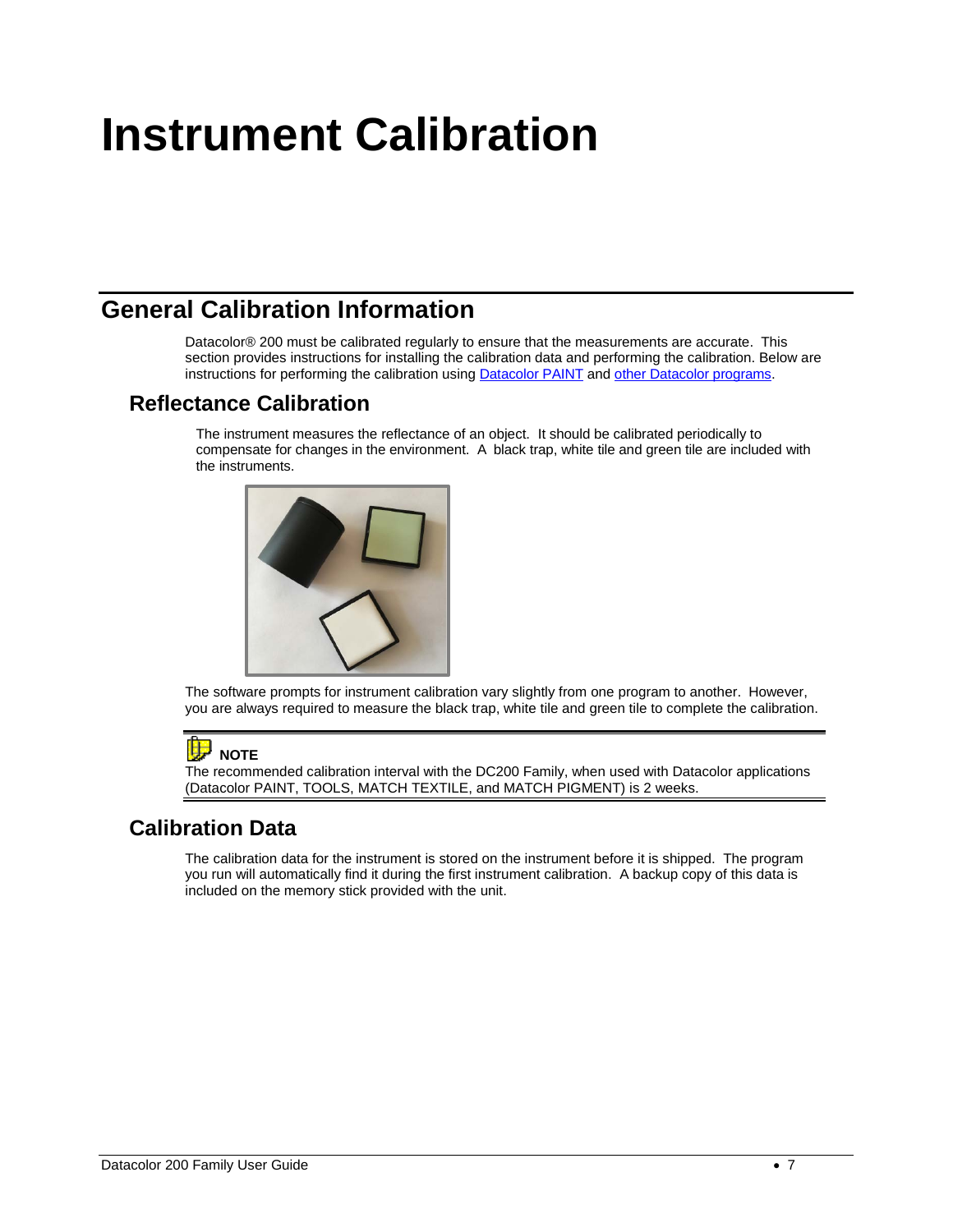### <span id="page-11-0"></span>**Datacolor® 200 Setup and Calibration**

The first time you launch a Datacolor program, you must add the instrument to the system. When running Datacolor PAINT, the program *automatically detects and configures* the instrument for use with the program.

If you are using Datacolor TOOLS, Datacolor MATCH and other Datacolor programs, you must provide inputs for the program to configure the program to recognize the Datacolor 200. See Instrument Setup and Calibration for [Other Datacolor Programs](#page-12-1) for step-by-step instructions.

You will need the black trap, white tile and green tile to complete the calibration. They are located in the instrument accessory drawer.



### <span id="page-11-1"></span>**Instrument Setup for Datacolor PAINT**

When you launch Datacolor PAINT for the first time, the program automatically detects the Datacolor 200 and configures the program to use it.

**Accessories**

- 1. Launch Datacolor PAINT and select **Custom Color Match**. Initially, there will not be any information displayed in the Instrument Information box and the *Calibration Status* will be red.
- 2. The program will locate the instrument and the screen will display information about the instrument that is connected. The *Calibration Status* will be **red**.



3. Click on the **Calibrate** button and calibrate the instrument before you continue. The *Calibration Status* will turn **green**.



The next section provides instructions to complete the instrument calibration.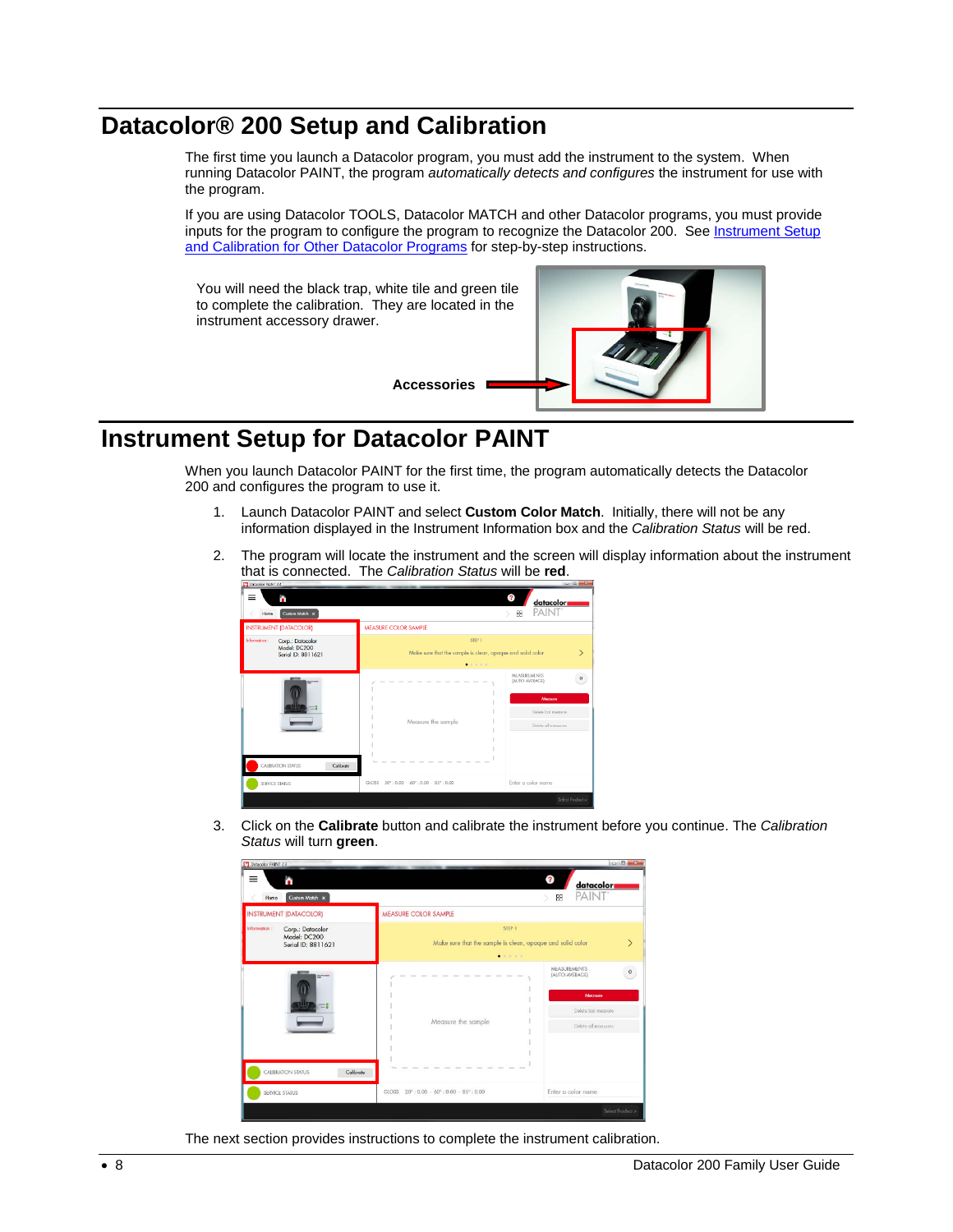## <span id="page-12-0"></span>**Datacolor® PAINT Instrument Calibration**

When the *Calibration Status* button is red, you should calibrate the instrument before making any measurements. The calibration routine consists of measuring the black trap, white tile and green tile. They are stored in the accessory drawer.

#### **ALCAUTION**

When the *calibration status* is red, the instrument will not operate. You must calibrate the instrument to make a measurement.

1. Click on the **Calibrate** button.

The program will prompt you to measure the black trap, white tile and green tile.

1. Start with the black trap. Position it at the port and press **Ready**. When the measurement is completed, repeat this procedure for the white and green tiles.

| Prepare for calibation | Prepare for calibration |
|------------------------|-------------------------|
| Set black trap         | Set white tile          |
|                        | ●                       |
| Cancel<br>Ready        | $Ready$<br>Cancel       |
|                        |                         |

 $\mathbf{I}$ 

| Set up Instrument for Diagnostic Tile Measurement |
|---------------------------------------------------|
|                                                   |
|                                                   |
| Ready                                             |

2. When the green tile measurement is completed, the program displays information about the measurement.

| Instrument:                                                          | <b>DC200</b>                     | 9912020 | Datacolor                  | OK.  |
|----------------------------------------------------------------------|----------------------------------|---------|----------------------------|------|
| Reference diagnostic tile:                                           |                                  |         |                            | Pink |
| TEST 2008012020 SCI LAV UVINC                                        |                                  |         |                            |      |
| Sample diagnostic tile<br>TEST 2008012020 SCI LAV UVINC 160118 11:18 |                                  |         |                            |      |
| 045/10<br><b>Ikennort</b><br>Fornula                                 | CMC L = 20 C = 1.0 TF= 0.60      | 2R[%]   |                            |      |
|                                                                      | Bightness L: Chomacity C. Hue R: |         |                            |      |
| 05.99<br>Fielerence                                                  | 19.41<br>130.65<br>۵             |         | ٠<br><b>Service County</b> |      |
| 86.00<br>Sangle                                                      | 130.66<br>19.41                  |         |                            |      |
| $-0.01$<br>Difference                                                | 4.01<br>$-0.01$                  |         |                            |      |
| CMC deE<br>0.01                                                      |                                  |         |                            |      |

3. Click **Ok**. The program stores this as the master measurement for the green tile. You can now measure samples.

#### **NOTE**

Each time the instrument is calibrated, the current green tile measurement is compared to the stored value. When there are significant differences between the current measurement and the stored value of the green tile, the service indicator will turn amber, indicating that service is required.

### <span id="page-12-1"></span>**Setup and Calibration for Other Datacolor Programs**

When using programs other than Datacolor PAINT, you must add Datacolor 200 to the instrument list. Below is the procedure for Datacolor TOOLS. This procedure is used for all Datacolor programs *except Datacolor PAINT*.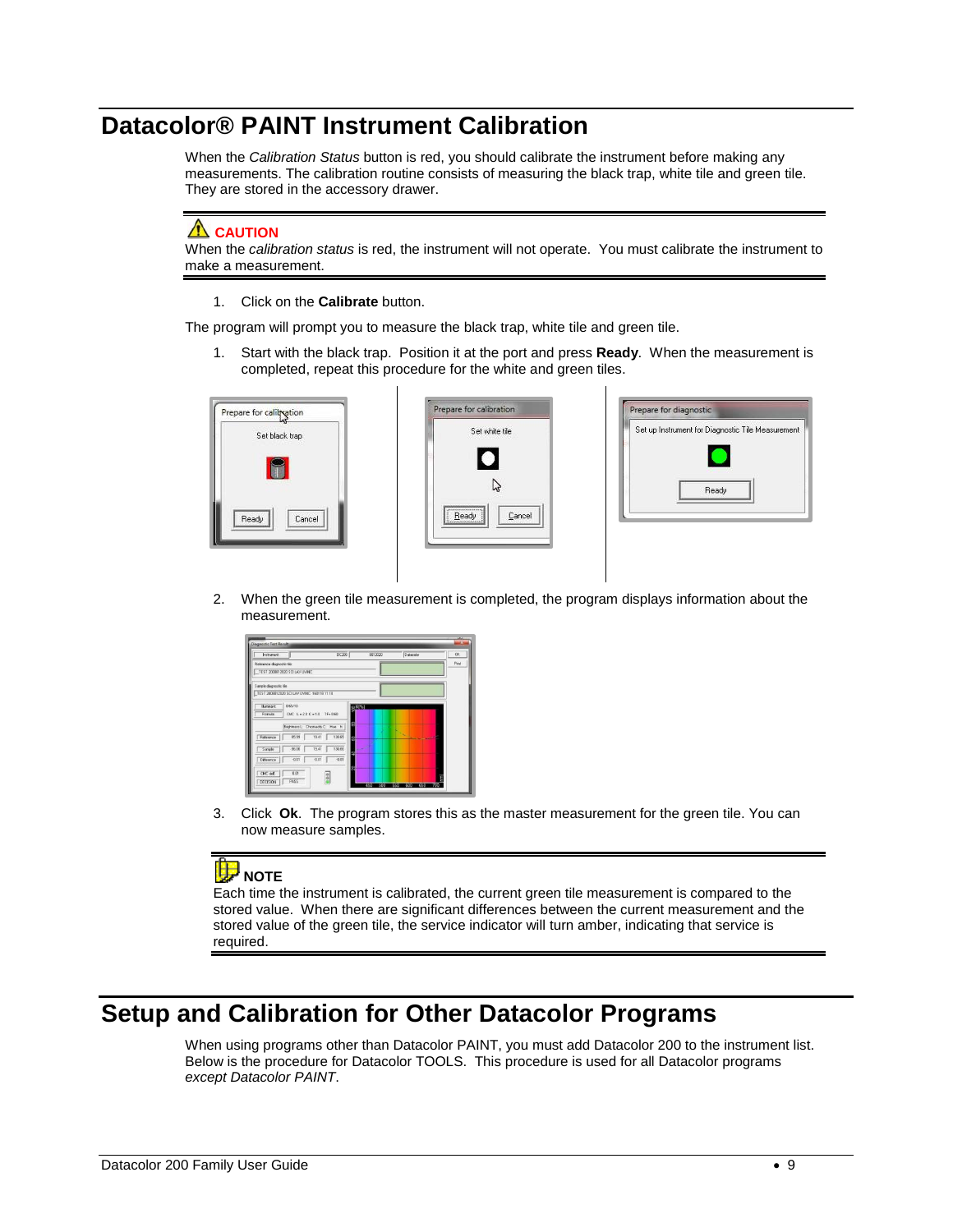#### *Instrument Setup*

1. Launch the Datacolor® program and enter the user name and password.



2. The main program window will display. Select the **Instrument** menu option.



3. Select **Setup**. The measurement main window displays:



4. Click **Add**. The Add Instrument window displays.

| Manufacturer            | Datacolor Current Models                      |
|-------------------------|-----------------------------------------------|
| Model                   | 110: Datacolor 110                            |
| Communication type      | Serial/USB                                    |
| $\sqrt{8}$<br>Data Bite | $\overline{2}$<br>N<br>Parity Bit<br>Stop Bit |
|                         |                                               |

5. **Display** the drop-down menu in the *Model* field, and scroll to Datacolor 200.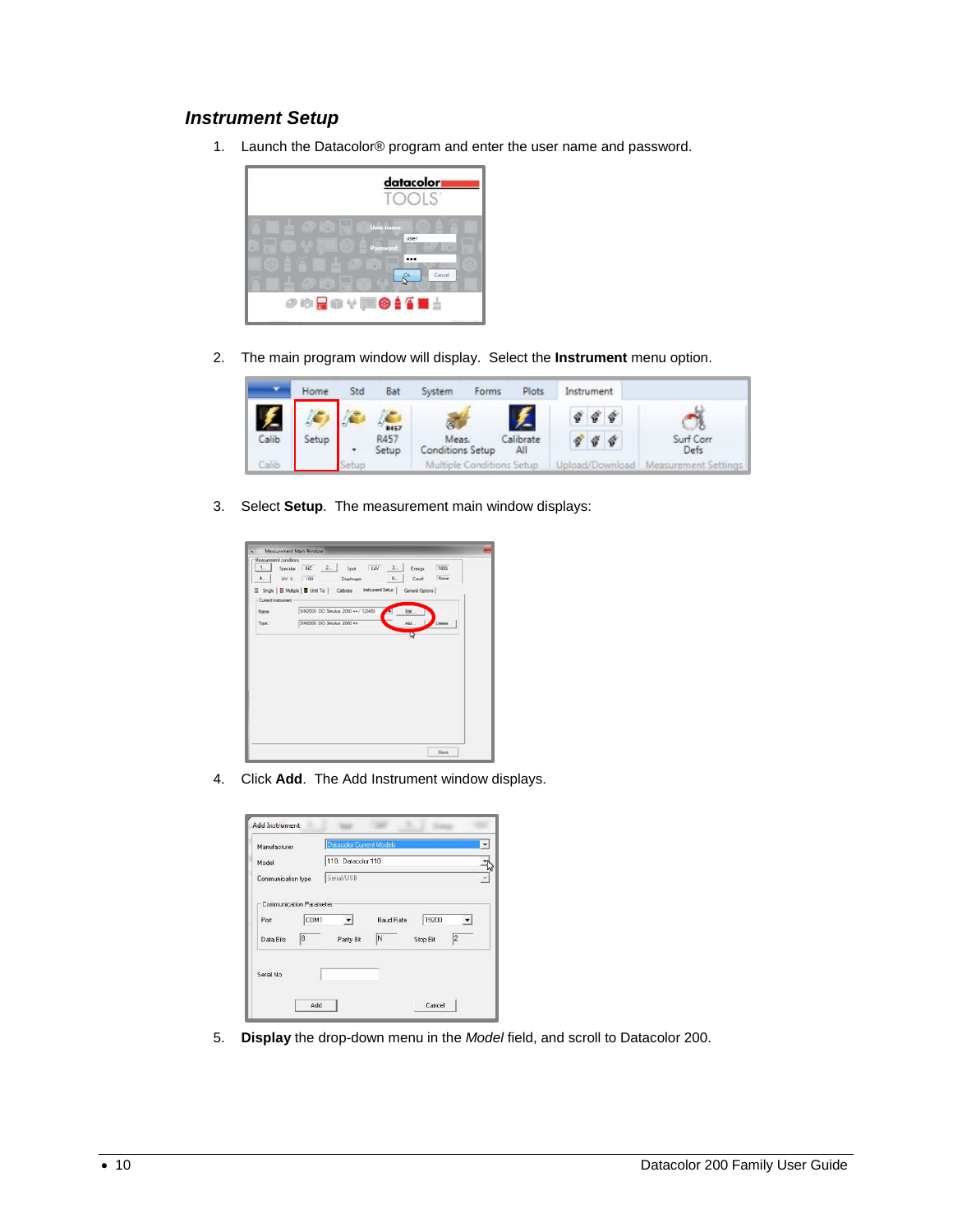6. **Select** Datacolor® 200. Select the Port (found via Windows Device Manager) and enter the instrument's serial number (found on the instrument's label or on the white tile's label).

| <b>Add Instrument</b>                                     |                                          |                             |
|-----------------------------------------------------------|------------------------------------------|-----------------------------|
| Manufacturer                                              | Datacolor Current Models                 | $\blacktriangledown$        |
| Model                                                     | DC200: Datacolor 200                     | 츠                           |
| Communication type                                        | Serial/USB                               | $\overline{\phantom{a}}$    |
| Communication Parameter<br>COM6<br>Port<br>8<br>Data Bits | <b>Baud Rate</b><br>▼<br>Ν<br>Parity Bit | 19200<br>▼<br>2<br>Stop Bit |
| Serial No                                                 | 8812020                                  |                             |
| Add                                                       |                                          | Cancel                      |

7. Click **Add**. Datacolor 200 will display as the current instrument. At the bottom of the window, the program will display information about the instrument selected:



8. Click **Close**. The Measurement Main Window displays. You can now calibrate the instrument.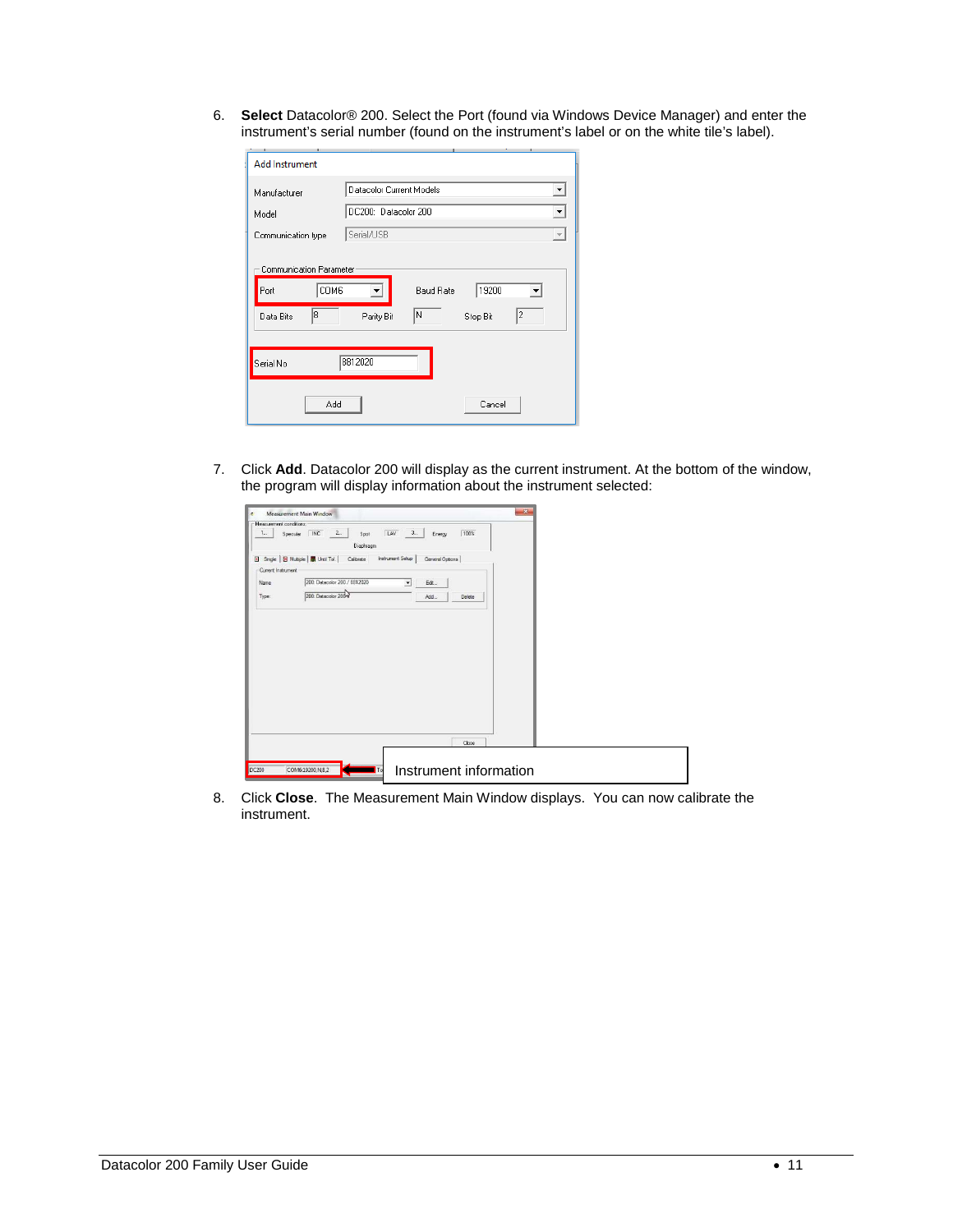#### *Instrument Calibration*

1. Navigate to the Measurement Main window, and select **Calibrate**.

| Health Information                                                 |                                                                                                                 |                          |
|--------------------------------------------------------------------|-----------------------------------------------------------------------------------------------------------------|--------------------------|
| Specular<br>$G$ Include<br>$C$ Exclude<br>$\cap$ Gloss<br>Aperture | Health monitor information is available for this device. Please contact Datacolor for more information<br>V9.32 | Calibrate<br>Cancel      |
| G Large                                                            |                                                                                                                 | Abs white<br>Gloss table |
| Apply Glass Compensation                                           |                                                                                                                 |                          |
|                                                                    | Calibration time interval (hours) 336                                                                           |                          |

The program will prompt you to measure the black trap, white tile and green tile.

2. Start with the black trap. Position it at the port and press **Ready**. When the measurement is completed, repeat this procedure for the white and green tiles.



|                | Set white tile |        |
|----------------|----------------|--------|
|                |                |        |
|                |                |        |
|                |                |        |
| ************** |                | Cancel |

| Set up Instrument for Diagnostic Tile Measurement |
|---------------------------------------------------|
|                                                   |
|                                                   |
| Ready                                             |

3. When the green tile measurement is completed, the program displays information about the green tile measurement.

| Instrument:                                                          | <b>DC200</b>    | 9812020 | Datacolor               | OK.       |
|----------------------------------------------------------------------|-----------------|---------|-------------------------|-----------|
| Reference diagnostic tile:                                           |                 |         |                         | $p_{int}$ |
| TEST 2009012020 SCI LAV UVINC                                        |                 |         |                         |           |
| Sample diagnostic tile<br>TEST 2008812020 SCI LAV UVINC 160118 11:18 |                 |         |                         |           |
| 065/10<br><b>Ikennort</b><br>CMC L = 20 C = 1.0 TF= 0.60<br>Fornita  |                 | RW      |                         |           |
| Bid-Iness L: Dyonacity C Hue In<br>05.99<br>Fleference               | 130.65<br>19.41 |         | په<br><b>Management</b> |           |
| 86.00<br>Sangle                                                      | 130.66<br>19.41 |         |                         |           |
| 0.01<br>Difference                                                   | 001<br>4.01     |         |                         |           |
|                                                                      |                 |         |                         |           |

4. Click **OK**. The program stores this as the master measurement for the green tile. You can now measure samples.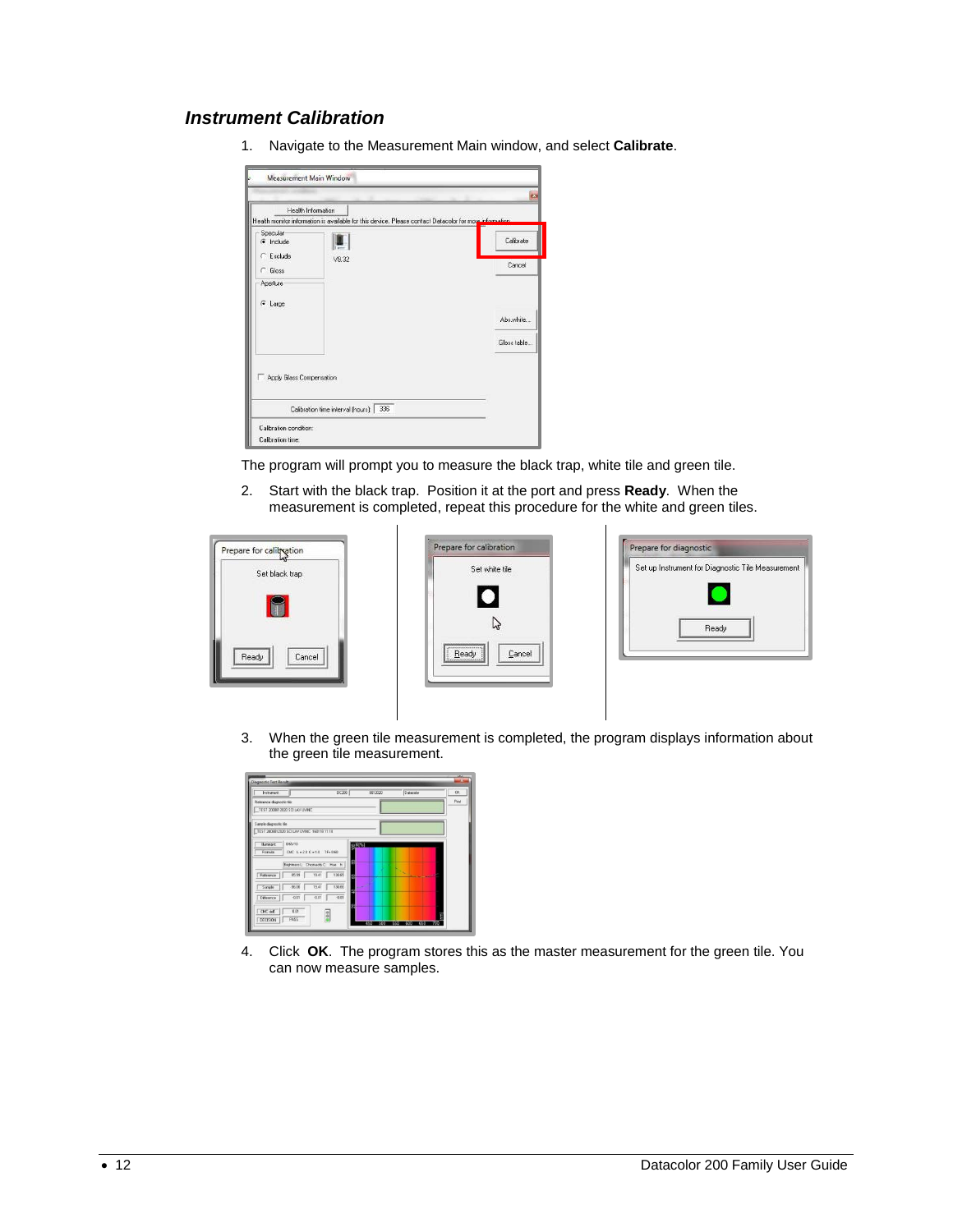## <span id="page-16-0"></span>**Sample Presentation and Measurement**

When measuring samples using Datacolor® 200, you must pay close attention to the positioning of the sample to insure an accurate measurement. When positioned correctly, the sample rests between the sample holder and the front panel door. The sample must completely cover the aperture opening.

To position the sample:

1. Grasp the sample holder and pull forward.



2. Position the sample at the port.



3. Return the sample holder to the upright position.



**WARNING** Do not allow the sample arm to spring back.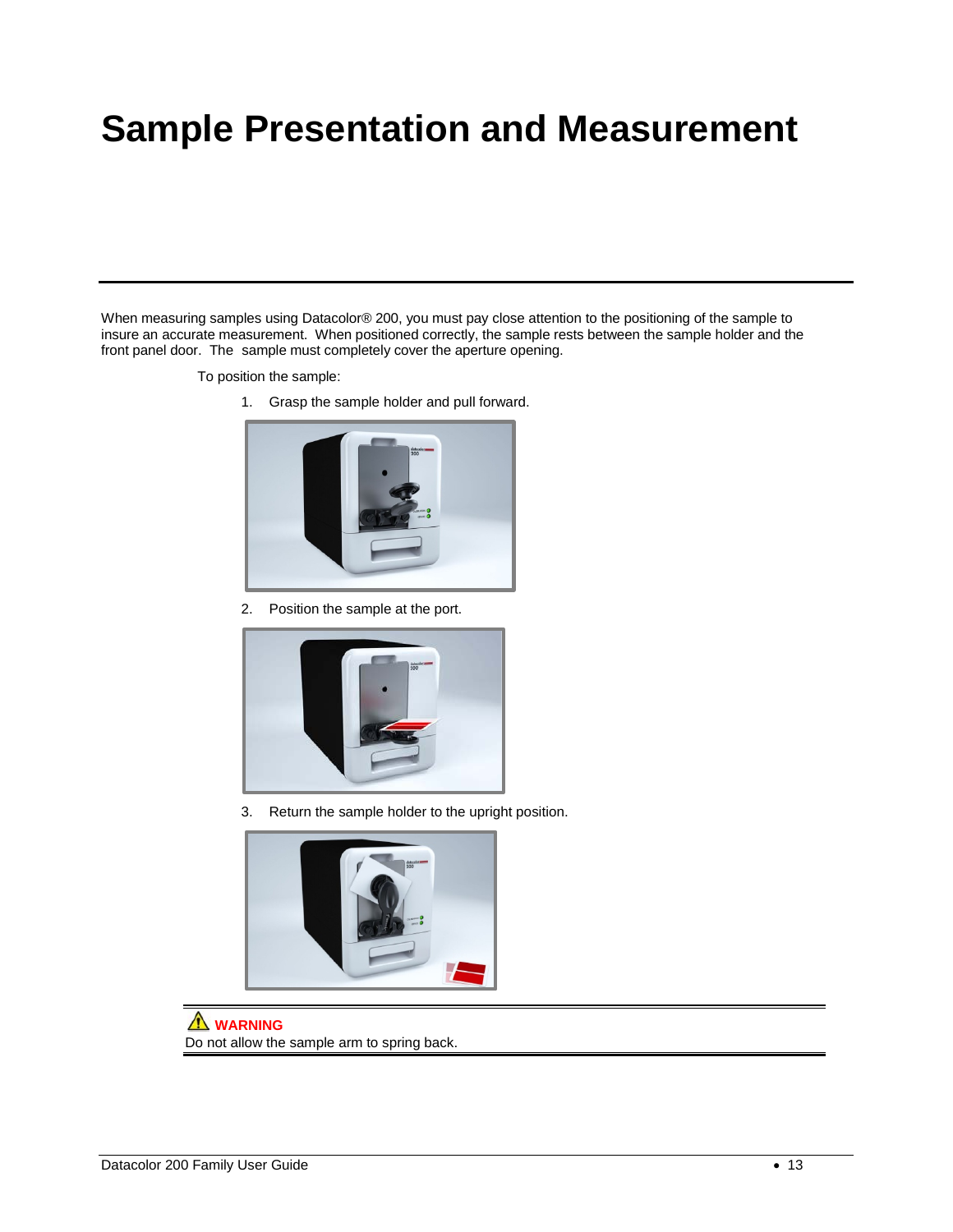## <span id="page-17-0"></span>**Sample Viewing Port**

When measuring small samples, you may need to verify that the correct area of the sample is being measured.

To check the sample area being viewed by the lens:

1. Grasp the tab above the aperture plate.



2. Pull the tab down to its full horizontal position. Look at the backside of the door to see the area of the port opening that is covered by the sample.



If necessary, adjust the placement of the sample to properly position the sample area to be measured. The sample must completely cover the port opening.

3. Push the door back to its normal position, and start the measurement.

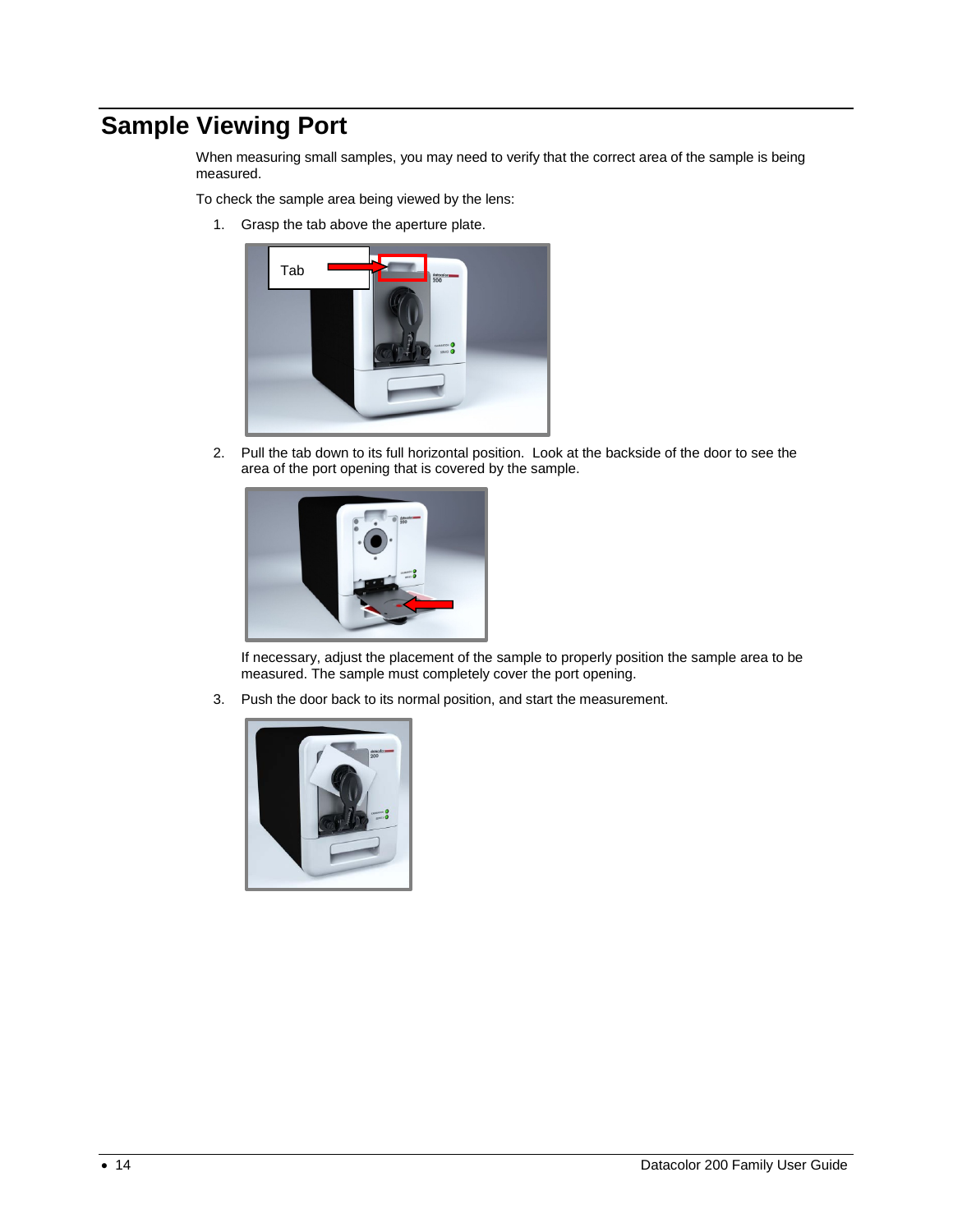## <span id="page-18-0"></span>**Maintenance**

The sections that follow provide detailed instructions for maintaining Datacolor® 200 and calibration tiles. These instructions and tips will help to ensure that the instrument continues to perform properly over its life.

> **A** CAUTION There are no user-serviceable parts for this equipment.

## <span id="page-18-1"></span>**Sphere Cleaning**

The sphere should be examined visually for the presence of dust, sample particles, fibers, and excessive yellowing due to environmental influences. *This inspection should be performed frequently, especially if you measure loose materials.*

#### **NOTE**

If you discover loose materials in the sphere, contact Datacolor Service for instructions to remove the loose material.

## <span id="page-18-2"></span>**Tile Handling and Cleaning**

#### **Handling Tiles**

- Handle calibration tiles with extreme care. Do not drop them, or scratch the glazed surface.
- Always grasp the tile using its edges.

#### **Cleaning Tiles**

• The calibration tiles should be cleaned before each use. Wipe each tile clean with a soft, lint-free cloth.



• A detergent, free of optical brighteners, fluorescent materials or photoactive dyes should be used as needed to clear any oils, fingerprints, or other deposits.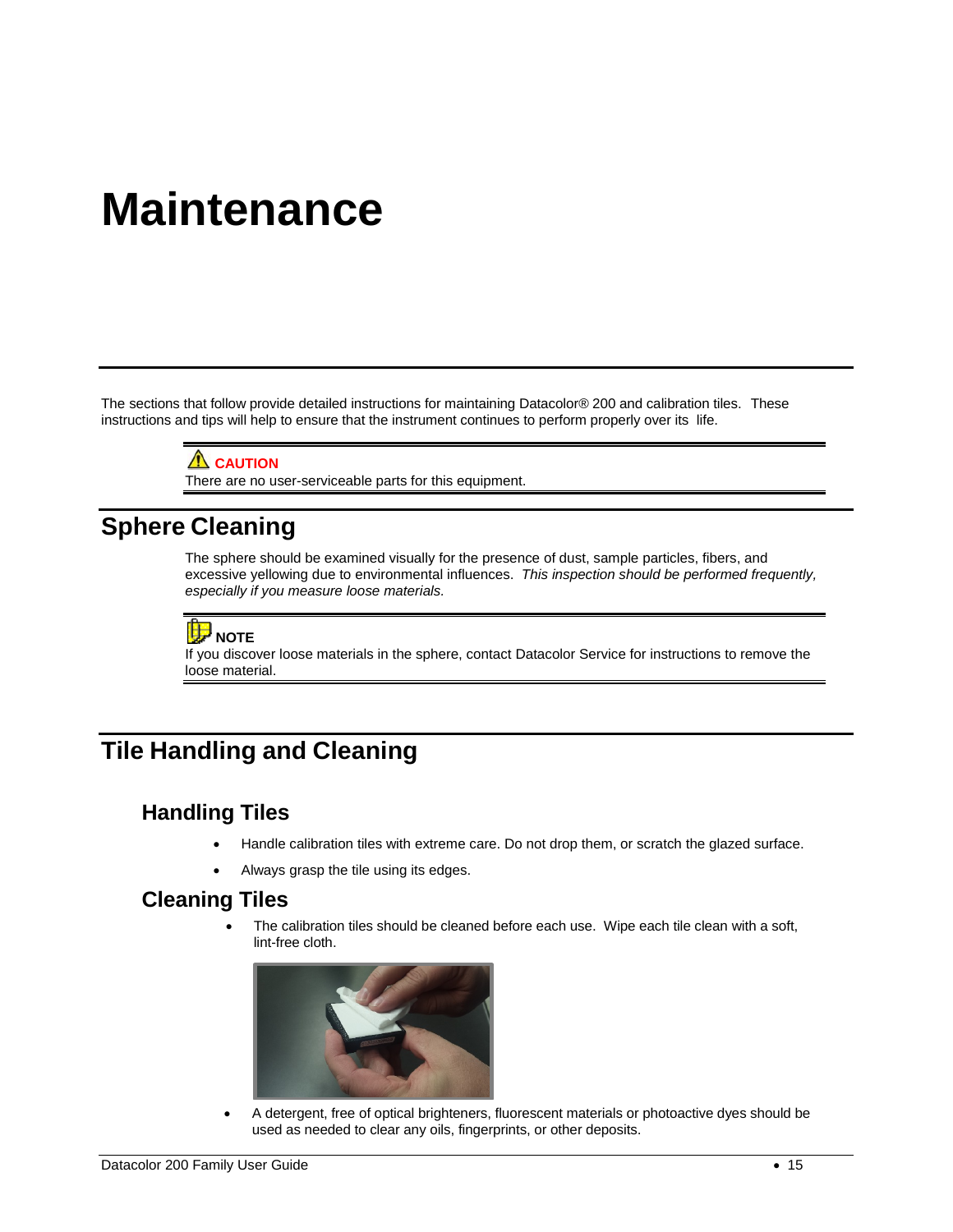• Liquid dish detergent is a suitable detergent. The detergent/water solution should be prepared as follows:

#### *1 part detergent: 250 parts water*

- Use a few drops of the detergent solution to moisten a soft, lint-free cloth, and gently wipe the tile surface. Rinse the detergent from the tile by wiping it with a cloth, moistened with clean water.
- **NEVER** use abrasive cleansers, razor blades, or other metal objects to remove dirt or foreign substances from the calibration tiles. This will damage the tile surface.
- **NEVER** immerse the tiles in water.
- Tiles that have scratches, chips, abrasions or cracks must be replaced. Signs of wear on the tile surface will affect the accuracy of the calibration.

#### **Tile Storage**

- Large temperature variations will affect the accuracy of your calibration, requiring more frequent calibration. The calibration tiles should be stored in an environment that simulates the temperature of the samples to be measured.
- Prolonged exposure to sunlight or other sources of ultra-violet radiation will cause the color of the tiles to change. The tiles should always be stored in a protective case or container away from direct sunlight and environmental contaminants.

#### **Cleaning the Black Trap**

• The black trap should be kept dust-free. Dust accumulating in the black trap should be blown out with compressed air. The compressed air *must be free of moisture*.

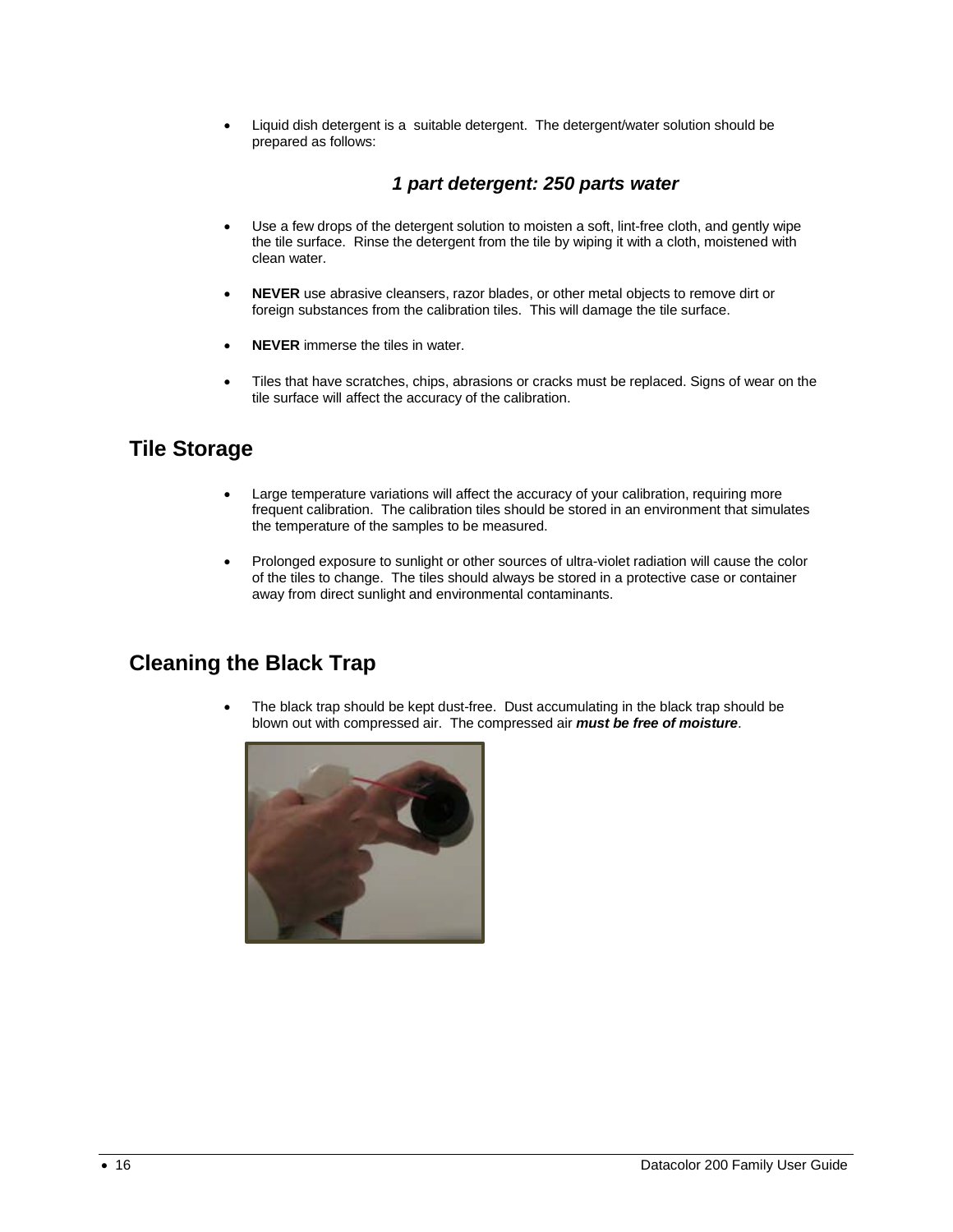## <span id="page-20-0"></span>**Appendix**

## <span id="page-20-1"></span>**Datacolor 200 Instrument Specifications**

*Specifications are subject to change without notice.*

| <b>ITEM</b>                                | <b>DESCRIPTION</b>                                                                                 |                            |                                |                                           |                                  |                                              |  |
|--------------------------------------------|----------------------------------------------------------------------------------------------------|----------------------------|--------------------------------|-------------------------------------------|----------------------------------|----------------------------------------------|--|
| <b>Instrument Type</b>                     | Dual beam integrating sphere with xenon flash lamp.                                                |                            |                                |                                           |                                  |                                              |  |
| <b>Measuring Geometry</b>                  | Diffuse illumination, 8º viewing in conformance with CIE publication No. 15.2 Colorimetry.         |                            |                                |                                           |                                  |                                              |  |
| <b>Illumination Source</b>                 | Pulsed xenon, filtered to approximate D65.                                                         |                            |                                |                                           |                                  |                                              |  |
| <b>Spectral Analyzer</b>                   | Proprietary SP 2000 analyzer with dual 256-diode array and high-resolution holographic<br>grating. |                            |                                |                                           |                                  |                                              |  |
| <b>Wavelength Range</b>                    | $400 - 700$ nm                                                                                     |                            |                                |                                           |                                  |                                              |  |
| <b>Reporting Interval</b>                  | 10 <sub>nm</sub>                                                                                   |                            |                                |                                           |                                  |                                              |  |
| <b>Wavelength Resolution</b>               | 2 <sub>nm</sub>                                                                                    |                            |                                |                                           |                                  |                                              |  |
| <b>Photometric Range</b>                   | 0 to 200%                                                                                          |                            |                                |                                           |                                  |                                              |  |
| <b>Photometric Resolution</b>              | 0.003%                                                                                             |                            |                                |                                           |                                  |                                              |  |
| <b>Aperture Configuration</b>              | Large Area View                                                                                    |                            | <b>Small Area View</b>         |                                           | <b>Ultra-Small Area View</b>     |                                              |  |
|                                            | Illuminated<br>22mm                                                                                | Viewed<br>18 <sub>mm</sub> | Illuminated<br>9 <sub>mm</sub> | <b>Viewed</b><br>5 <sub>mm</sub>          | Illuminated<br>6.5 <sub>mm</sub> | Viewed<br>2.5 <sub>mm</sub>                  |  |
| <b>Power</b>                               | 100 to 240 VAC, 50 to 60 Hz, 1 A                                                                   |                            |                                |                                           |                                  |                                              |  |
| Performance- Repeatability*                | 0.05 CIELAB Max on white ceramic                                                                   |                            |                                |                                           |                                  |                                              |  |
|                                            | Datacolor 200                                                                                      |                            | Datacolor 200R                 |                                           | Datacolor 200M                   |                                              |  |
| Performance-Inter-Instrument<br>Agreement* |                                                                                                    |                            |                                |                                           |                                  | .54 CIELAB AE max of 12<br><b>BCRA</b> tiles |  |
|                                            | 0.2 CIELAB AE average of 12<br>0.2 CIELAB AE average<br>of 12 BCRA tiles<br><b>BCRA</b> tiles      |                            |                                | 0.2 CIELAB AE average of<br>12 BCRA tiles |                                  |                                              |  |
| <b>Absolute Operating Environment</b>      | 5º to 40° C, 20-85% RH, non-condensing                                                             |                            |                                |                                           |                                  |                                              |  |
|                                            | Altitude up to 2,000 meters                                                                        |                            |                                |                                           |                                  |                                              |  |
| <b>Interface</b>                           | USB v2.0 ~or~ (Optional) RS232 9600/19200 baud                                                     |                            |                                |                                           |                                  |                                              |  |
| Warranty                                   | One Year                                                                                           |                            |                                |                                           |                                  |                                              |  |
| <b>Dimensions with Drawer</b>              | English<br><b>Metric</b>                                                                           |                            |                                |                                           |                                  |                                              |  |
| Height                                     | 21.59 cm<br>8.5 inches                                                                             |                            |                                |                                           |                                  |                                              |  |
| Width                                      | 17.01 cm<br>6.7 inches                                                                             |                            |                                |                                           |                                  |                                              |  |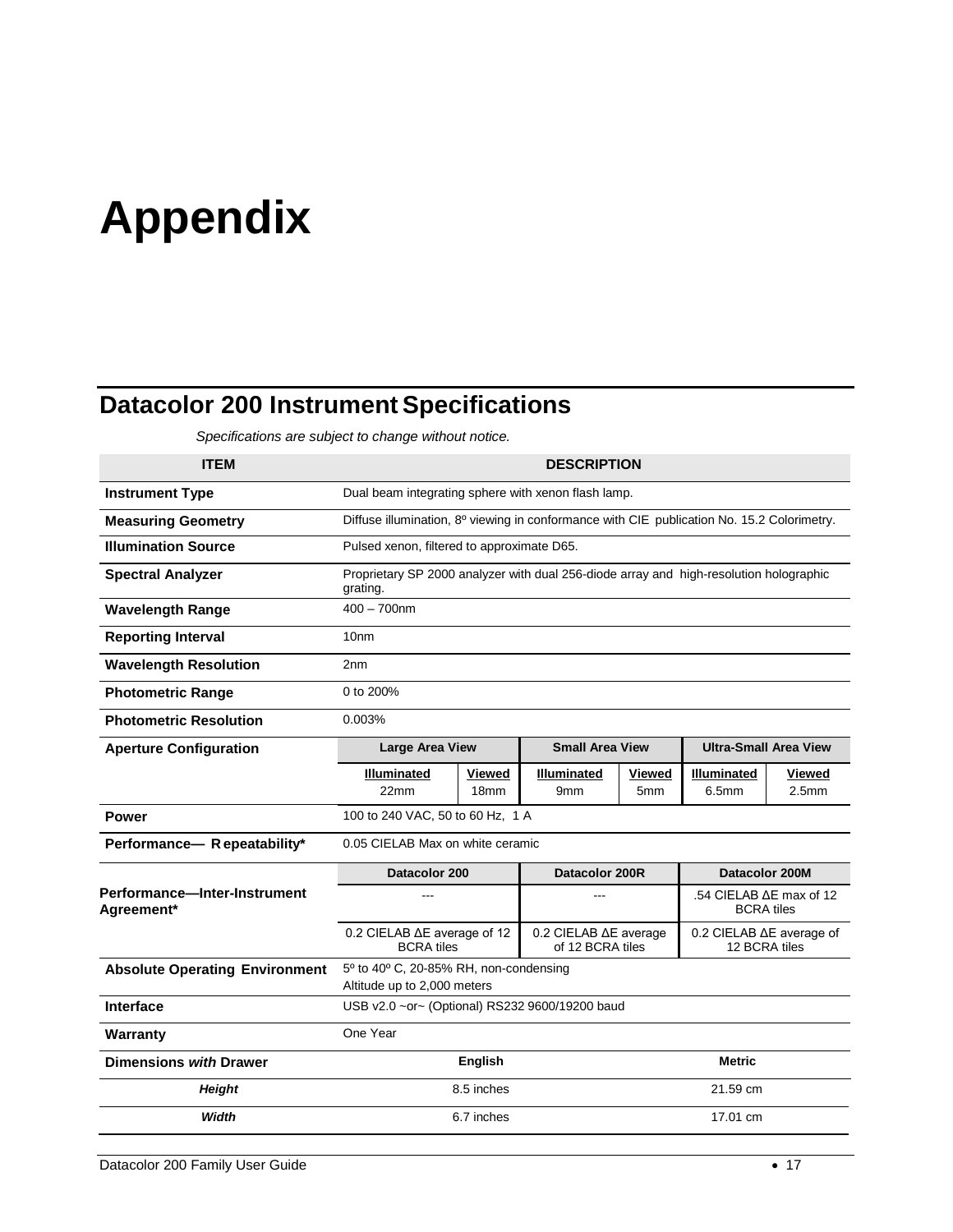| Depth  | 1 inches | 28.23 cm |
|--------|----------|----------|
| Weight | 12 lbs.  | 5.44 kg  |

*\* Specification based on following environmental conditions: 20°C; 50% RH; 2 sigma*